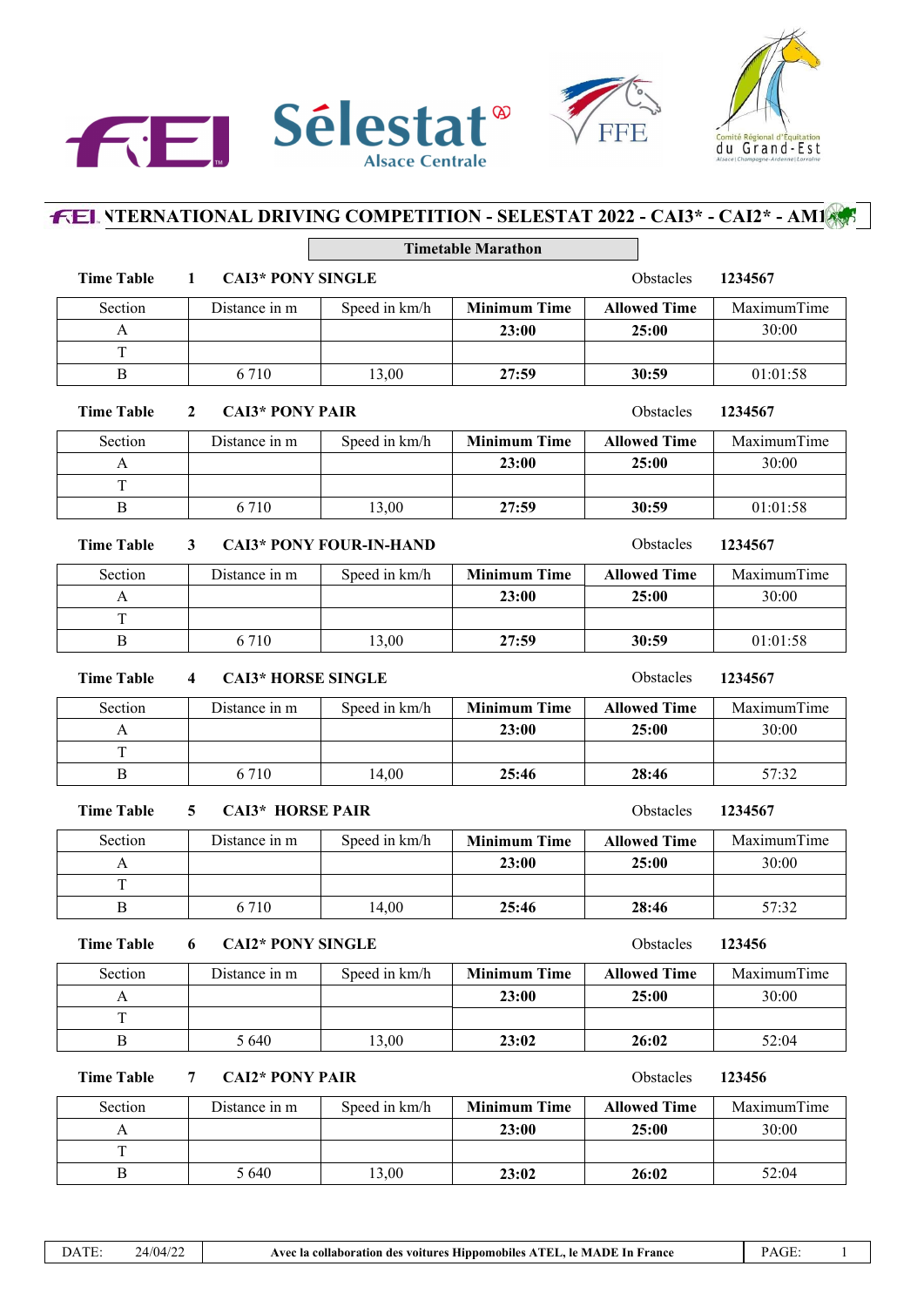





|                                                                                    |                                             |                                      | <b>Timetable Marathon</b> |                     |             |
|------------------------------------------------------------------------------------|---------------------------------------------|--------------------------------------|---------------------------|---------------------|-------------|
| <b>Time Table</b>                                                                  | 8                                           | <b>CAI2* PONY FOUR-IN-HAND</b>       |                           | Obstacles           | 123456      |
| Section                                                                            | Distance in m                               | Speed in km/h                        | <b>Minimum Time</b>       | <b>Allowed Time</b> | MaximumTime |
| A                                                                                  |                                             |                                      | 23:00                     | 25:00               | 30:00       |
| T                                                                                  |                                             |                                      |                           |                     |             |
| $\bf{B}$                                                                           | 5 6 4 0                                     | 13,00                                | 23:02                     | 26:02               | 52:04       |
| <b>Time Table</b>                                                                  | <b>CAI2* HORSE SINGLE</b><br>Obstacles<br>9 |                                      |                           |                     | 123456      |
| Section                                                                            | Distance in m                               | Speed in km/h                        | <b>Minimum Time</b>       | <b>Allowed Time</b> | MaximumTime |
| A                                                                                  |                                             |                                      | 23:00                     | 25:00               | 30:00       |
| T                                                                                  |                                             |                                      |                           |                     |             |
| B                                                                                  | 5 6 4 0                                     | 14,00                                | 21:11                     | 24:11               | 48:22       |
| Obstacles<br><b>Time Table</b><br><b>UNDER 25 DRIVERS PONY SINGLE</b><br>B         |                                             |                                      |                           |                     | 12345       |
| Section                                                                            | Distance in m                               | Speed in km/h                        | <b>Minimum Time</b>       | <b>Allowed Time</b> | MaximumTime |
| A                                                                                  |                                             |                                      | 23:00                     | 25:00               | 30:00       |
| $\rm T$                                                                            |                                             |                                      |                           |                     |             |
| B                                                                                  | 4 5 7 0                                     | 13,00                                | 18:06                     | 21:06               | 42:12       |
| <b>Time Table</b><br>Obstacles<br><b>UNDER 25 DRIVERS PONY PAIR</b><br>$\mathbf C$ |                                             |                                      |                           |                     | 12345       |
| Section                                                                            | Distance in m                               | Speed in km/h                        | <b>Minimum Time</b>       | <b>Allowed Time</b> | MaximumTime |
| $\mathbf{A}$                                                                       |                                             |                                      | 23:00                     | 25:00               | 30:00       |
| T                                                                                  |                                             |                                      |                           |                     |             |
| B                                                                                  | 4 5 7 0                                     | 13,00                                | 18:06                     | 21:06               | 42:12       |
| <b>Time Table</b>                                                                  | D                                           | <b>UNDER 25 DRIVERS HORSE SINGLE</b> |                           | Obstacles           | 12345       |
| Section                                                                            | Distance in m                               | Speed in km/h                        | <b>Minimum Time</b>       | <b>Allowed Time</b> | MaximumTime |
| A                                                                                  |                                             |                                      | 23:00                     | 25:00               | 30:00       |
| T                                                                                  |                                             |                                      |                           |                     |             |
| B                                                                                  | 4 5 7 0                                     | 14,00                                | 16:36                     | 19:36               | 39:12       |
| <b>Time Table</b>                                                                  | Obstacles                                   | 12345                                |                           |                     |             |
| Section                                                                            | Distance in m                               | Speed in km/h                        | <b>Minimum Time</b>       | <b>Allowed Time</b> | MaximumTime |
| $\mathbf{A}$                                                                       |                                             |                                      | 23:00                     | 25:00               | 30:00       |
| T                                                                                  |                                             |                                      |                           |                     |             |
| $\bf{B}$                                                                           | 4 5 7 0                                     | 13,00                                | 18:06                     | 21:06               | 42:12       |
| <b>Time Table</b>                                                                  | <b>JUNIORS PONY PAIR</b><br>F               |                                      |                           | Obstacles           | 12345       |
| Section                                                                            | Distance in m                               | Speed in km/h                        | <b>Minimum Time</b>       | <b>Allowed Time</b> | MaximumTime |
| $\mathbf{A}$                                                                       |                                             |                                      | 23:00                     | 25:00               | 30:00       |
| $\rm T$                                                                            |                                             |                                      |                           |                     |             |
| $\, {\bf B}$                                                                       | 4 5 7 0                                     | 13,00                                | 18:06                     | 21:06               | 42:12       |